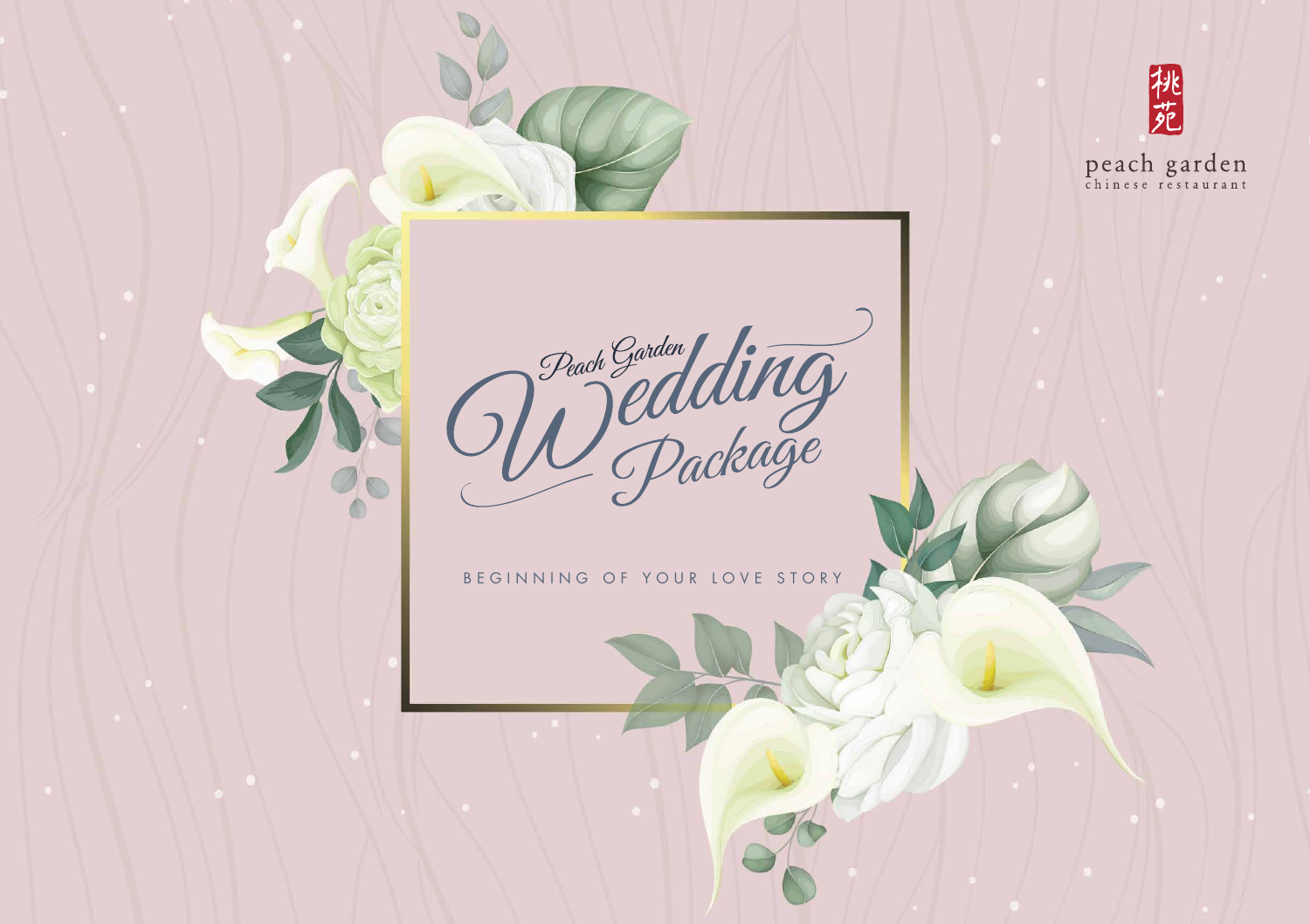# PEACH GARDEN @ HOTEL MIRAMAR

SOLEMNIZATION & WEDDING PACKAGES 2022

> **Menu A \$968.00++** Lunch Only Mon - Thu (Exclude Eve & PH)

**Menu B \$1,028.00++**  Lunch & Dinner Mon - Sun (Exclude Eve & PH)

**Menu C \$1,168.00++** Lunch & Dinner Mon - Sun (Include Eve & PH)

TERM AND CONDITIONS: • All confirmed booking must be made with non-refundable and non-transferable deposit payment. • Valid for weddings held by 31 December 2022. • An additional surcharge of \$80.00<sup>++</sup> per table for wedding to be held after 1 January 2023. • Valid strictly for new bookings only. • All bookings are subject to function space availability. • Prices are subject to 10% service charges & prevailing government taxes. • Prices and menus are subject to change without prior notice. • Package price is not applicable on the eve of and Public Holidays, Special Occasions (Mother's and Father's Day) and during the 15 days of Chinese New Year. • Special rate for food tasting at 20% discount could be extended off selected package, if required.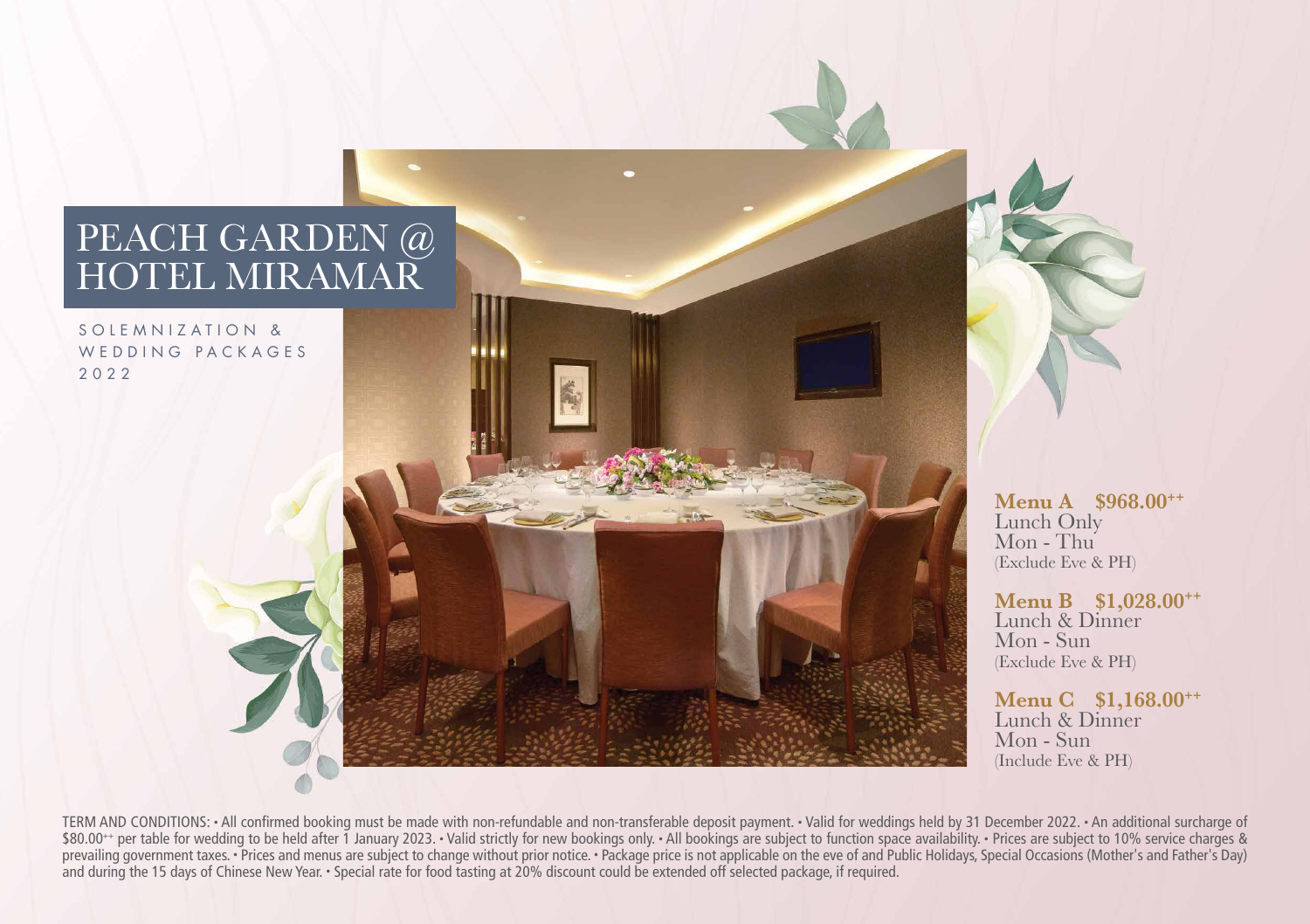#### **MENU**

BEVERAGE

• Free flow of soft drinks and Chinese tea throughout the event

• A modern Cantonese Cuisine prepared by our Chefs

- Tea ceremony set with specially brewed Double-boiled Red Dates Tea can be arranged with advance notice
- Special rate for house wine can be arranged at \$58.00++ per bottle and house beer at \$48.00++ per jug or \$580.00++ per 20-litres barrel
- Special corkage charge for sealed & duty paid hard liquor, wine and champagne at \$25.00++ per bottle brought to the wedding banquet

## With minimum of  $50 - 100$  persons

• Complimentary 1 barrel of 20-litres house beer + 1 bottle of house wine for every 10 persons

#### With minimum of  $101 - 150$  persons

• Complimentary 2 barrels of 20-litres house beer + 2 bottles of house wine for every 10 persons

#### With minimum of 201 persons

• Free flow of house beer and house wine

## • Exquisite wedding favor for all guests

- Table Centrepiece for all Guest tables inclusive of VIP tables
- Bubble Machine effect and shower of flower petals during your first march-in (Confetti is not allowed)

## • An exclusive use of our classy and elegant-style Private Space

- Guest Book and Wedding Token Box for the reception desk
- Solemnization decoration inclusive of ring pillow, feather pen set & chair sash ribbons
- Car park coupons based on 20% of your confirmed attendance, additional coupons at \$5++ each (Require 1 week advance order, coupons are non-exchangeable and non-refundable)
- Complimentary usage of in-house sound system with LCD projector & screen

## With minimum of 100 persons & above

- Stylish wedding themes with backdrop
- An intricately designed multi-tier model wedding cake
- Pyramid fountain with a bottle of sparkling wine for toasting
- Complimentary invitation cards based on 70% of the guaranteed attendance (Printing and accessories not included)
- Complimentary food tasting for 8 persons (Applicable from Monday to Thursday, excluding first 15 days of Chinese New Year, blackout dates, eve of and public holidays)

# With minimum of 150 persons with Menu C

• Complimentary 1 night stay at selected hotels

# ALCOHOL **PROMOTION** (For Banquet Consumption only)

# WEDDING **DECOR**

# PRIVILEGES

# ADDITIONAL PRIVILEGES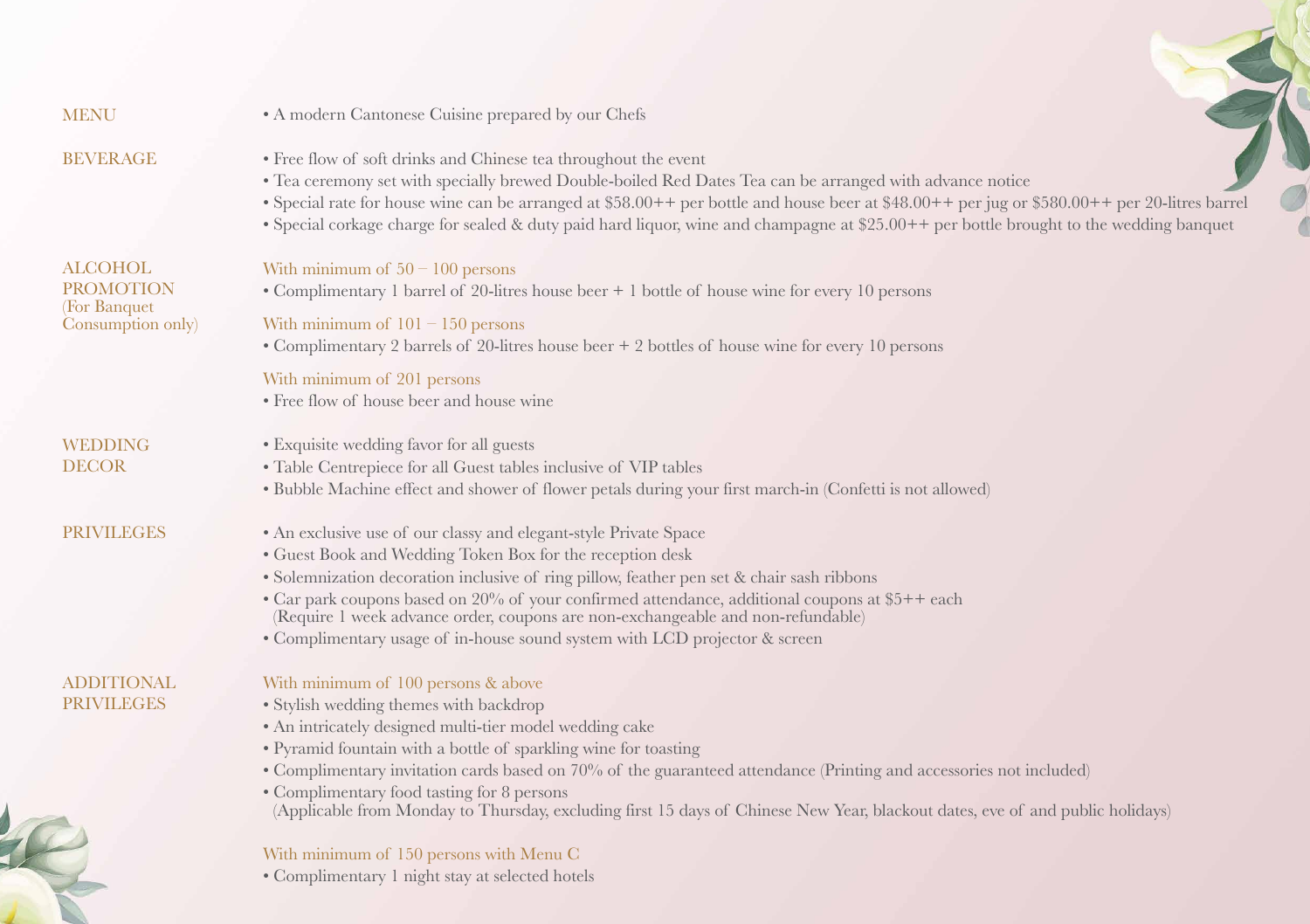

# **SET MENU A**

# 桃苑献五福

Peach Garden Combination (Choice of 5 Items)<br>•南乳鲜冬菇 Fried Mushroom with Pre

- 南乳鲜冬菇 Fried Mushroom with Preserved Bean Paste<br>• 香芒海鲜卷 Crispy Seafood and Mango Roll
- 香芒海鲜卷 Crispy Seafood and Mango Roll<br>• 香辣鱼皮 Spicy Fish Skin
- 
- 香辣鱼皮 Spicy Fish Skin<br>• 脆皮烧鸭 Roasted Crispy
- 四川口水鸡 Chilled Sichuan Chicken<br>• 香芒烟鸭 Smoked Duck with Mang
- 
- 
- 香芒烟鸭 Smoked Duck with Mango Chilled Salad Prawn

Roasted Crispy Duck

响螺鲍鱼炖花菇汤

Double-boiled Sea Whelk, Baby Abalone and Shiitake Mushroom Soup

花雕酒醉生虾 Poached Live Prawn with Chinese Wine

姜丝陈皮蒸龙虎斑 Steamed Hybrid Dragon-Tiger Grouper with Shredded Ginger and Orange Peel in Superior Soya Sauce

药材富贵鸡 Emperor Chicken with Chinese Herb

鲍汁百灵菇扒时蔬 Braised Bai Ling Mushroom with Seasonal Vegetables in Abalone Sauce

海鲜粒干炒面线 Fried Mian Xian with Diced Seafood

杨枝甘露 Chilled Mango Sago with Pomelo